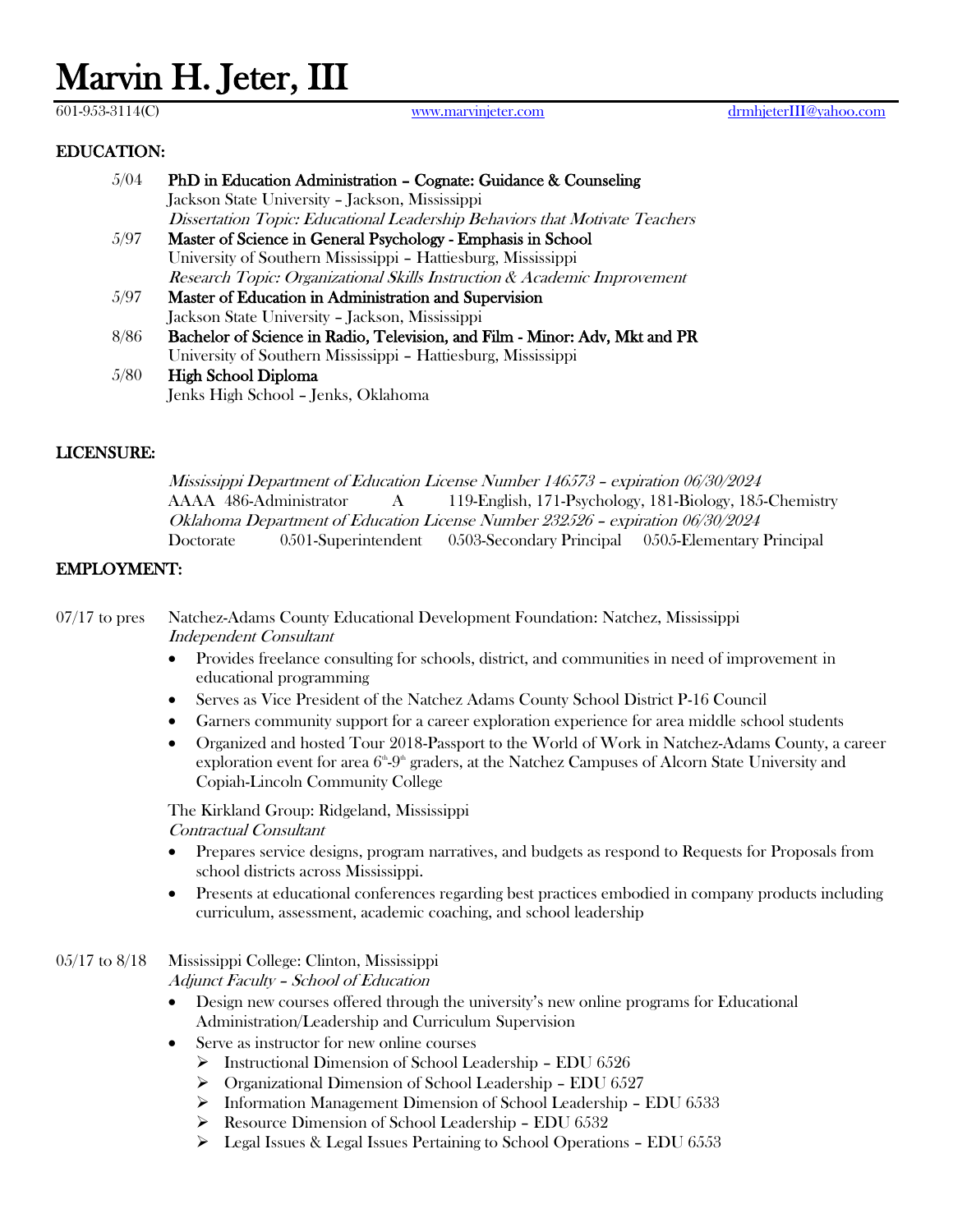#### page 2

08/14 to 06/17 Claiborne County School District: Port Gibson, Mississippi approximately 1,500 students

School Improvement Officer – focus on Port Gibson Middle School – approximately 350 students

- Supported the principals in creating and maintaining strong instructional teams through effective hiring practices, development of instructional staff, retention of effective/highly effective performers, and improvement or removal of ineffective performers.
- Provided leadership in planning, developing, implementing, and supervising quality, research-based instructional programs.
- Exhibited a knowledgeable, passionate, and enthusiastic commitment to continuous student improvement with a focus on the district's instructional priorities.
- Worked with the transformation middle school to develop and execute comprehensive strategic plans that meet the affective, cognitive, and physical needs of students.
- Assisted the principals with resource allocations that allow schools to excel instructionally and execute district initiatives.
- Participated in moving Port Gibson Middle School in moving from an  $F'$  to a 'C' rating on the 2015 state accountability model.
- Facilitated students in opportunities beyond daily District activities:
	- $\triangleright$  Student hosts/presenters & school tours for annual The Leader in Me MS Symposium.
	- ➢ 23 participants with 7 awards at the MSEF Region-II Science Fair Spring 2016.
	- ➢ 40 participants registered for the MSEF Region-II Science Fair Spring 2017.
	- $\triangleright$  4 participants with 2 winners at the MSEF State Science Fair Spring 2016.
	- $\triangleright$  The only middle school to compete in the Mississippi Scholastic Press Association annual media competition with 1 award for weather broadcast Spring 2016.
	- $\triangleright$  Participation in the annual MDE Mississippi Reading Fair Spring 2016 and 2017.

### 11/10 to 07/14 Writing & Educational Consulting

- Writing three books regarding practices of effective education agencies, bullying in schools, and effective classroom discipline
- Speaking at university, community, and other gatherings to discuss the challenges of American education
- Advocating for students in the American education system
- Providing leadership for schools placed on school improvement
- Mentoring building and district-level administrators in facilitating school improvement

### Tulsa Public Schools District: Tulsa, Oklahoma – approximately 41,000 students

07/10 to 10/10 Principal, Tulsa Met-Lombard – A Big Picture Learning School – Salary \$94,000.00

- Re-created and implemented the Big Picture Learning Program as an effective high school alternative for students in Tulsa Public Schools
- Modeled effective instructional leadership for programmatic pieces within the building and throughout the network of School Innovations through curricular programming including professional development
- Provided additional leadership and support as needed for providing quality educational alternatives for students who need opportunities to excel beyond the traditional classroom
- Communicated vision and leading infusion of "Big Picture" philosophy

### 11/08 to 06/10 Assistant Superintendent for School Innovation – Salary \$102,000.00 – approximately 90 sites

- Assembled and facilitated a task force of 125 stakeholders including students, teachers, parents, administrators, mental health professionals, higher education partners, and local/state leaders to address concerns raised by an audit of alternative programs to develop a plan of intervention and refine the District's vision, mission, and program charters for new programs
- Created, improved, and promoted the efficient operation and integrity of a variety of novel educational programs in order to serve a broad range of high-risk students
- Coordinated, developed, oversaw, and managed finances of alternative programs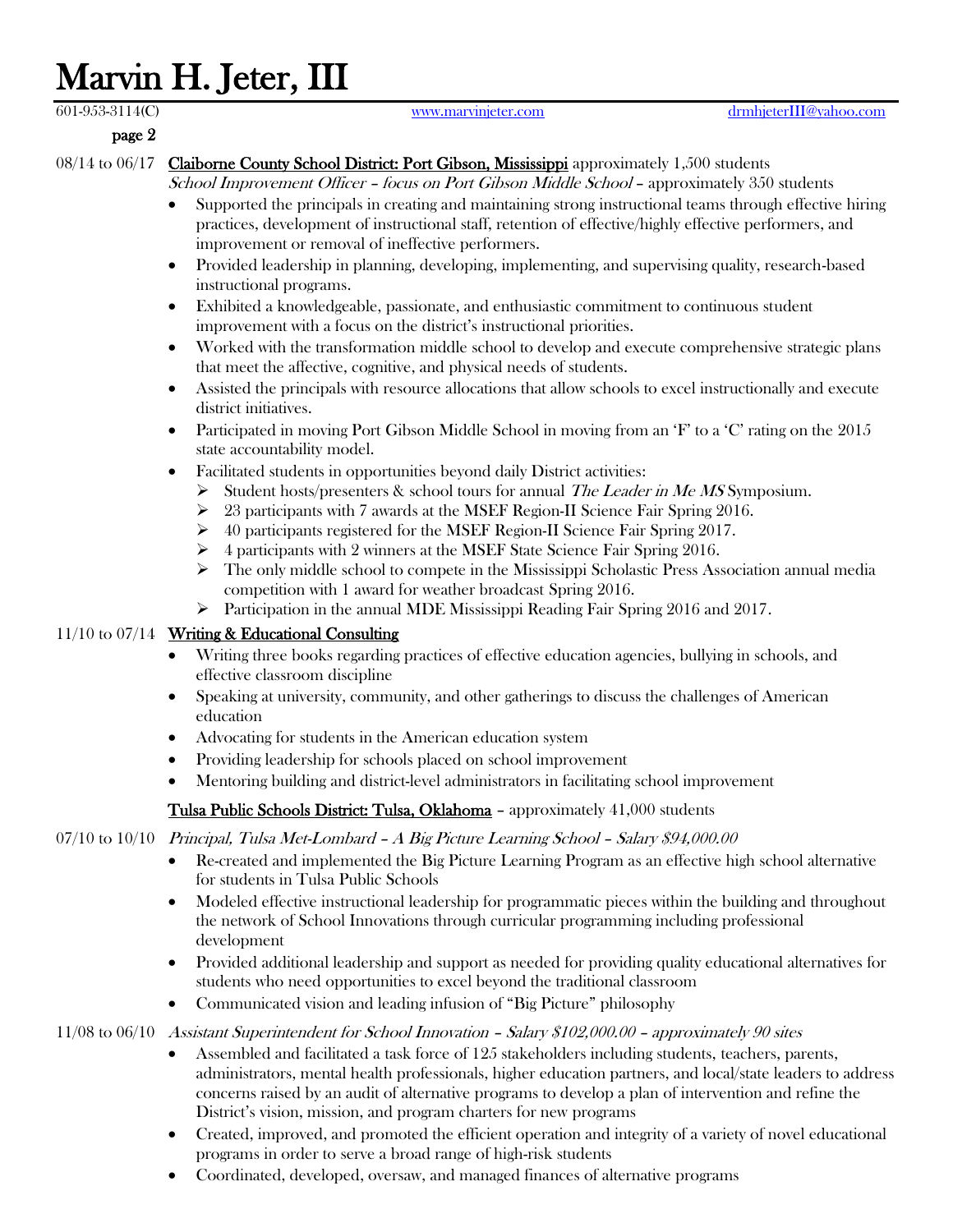| $601-953-3114(C)$<br>page 3 |                                                                                              | www.marvinjeter.com                                                                                                                                                                                                                                                                                                                                                                                                                                                                                                                                                                                                                                                                                                                                                                                                                                                                                                                                                                                                                                                                                                                                                  | drmhjeterIII@yahoo.com |
|-----------------------------|----------------------------------------------------------------------------------------------|----------------------------------------------------------------------------------------------------------------------------------------------------------------------------------------------------------------------------------------------------------------------------------------------------------------------------------------------------------------------------------------------------------------------------------------------------------------------------------------------------------------------------------------------------------------------------------------------------------------------------------------------------------------------------------------------------------------------------------------------------------------------------------------------------------------------------------------------------------------------------------------------------------------------------------------------------------------------------------------------------------------------------------------------------------------------------------------------------------------------------------------------------------------------|------------------------|
| $7/06$ to $11/08$           | ٠<br>$\bullet$<br>$\bullet$<br>$\bullet$<br>$\bullet$<br>٠<br>٠                              | Director of Staff Development & Leadership Training - approximately $3200$ certified employees<br>Assessed training needs of teachers, counselors, and administrators<br>Facilitated the development of high quality comprehensive professional development<br>Arranged and delivered training for personnel designed to improve student achievement<br>Facilitated the creation of a path of professional development from teacher to administrator<br>Served on Leadership Category & Steering Committees for Performance Excellence<br>Served as liaison with the OU-Tulsa Doctoral Program in Educational Leadership<br>Participated in developing, managing, and teaching in the OU-Tulsa Doctoral Program<br>Supervised the USDE Leadership Development & GEAR UP Grant Programs                                                                                                                                                                                                                                                                                                                                                                               |                        |
| $4/06$ to $6/06$            | ٠<br>$\bullet$                                                                               | Director of Leadership Development - approximately 150 administrators<br>Established and coordinated all project functions for the Tulsa Leadership Challenge Grant<br>Ensured that project goals/mandates were met and establish effective evaluation procedures<br>Supervised and coordinated placement of trainees at participating schools<br>Directed Summer School preparation supervising Mentor and Summer Intern Principals                                                                                                                                                                                                                                                                                                                                                                                                                                                                                                                                                                                                                                                                                                                                 |                        |
| $09/06$ to $6/10$           | University of Oklahoma: Tulsa, Oklahoma<br>$\bullet$                                         | Department of Educational Administration, Curriculum & Supervision<br>Co-teacher-Doctoral Program - Pluralism in Education - EACS 6970<br>Adjunct Faculty-Masters Program - Supervision of Instruction - EACS 5573<br>Adjunct Faculty-Doctoral Program - Leadership in a Post-Modern World - EACS 6233<br>Adjunct Faculty-Doctoral Program - Personnel Administration - EACS 6273                                                                                                                                                                                                                                                                                                                                                                                                                                                                                                                                                                                                                                                                                                                                                                                    |                        |
| $9/04$ to $1/06$            | $\bullet$<br>٠<br>٠<br>٠                                                                     | Pulaski County Special School District: Little Rock, Arkansas - approximately 19,000 students<br>Assistant Superintendent for Learning Services - 6 high, 7 middle, and 24 elementary schools<br>Provided training for instructional staff and supervised curriculum development<br>Improved school administrative organization, recommended instructional staff allocations<br>Assisted principals and staff in improvement of curriculum and instructional program<br>Assisted in development and implementation of policies concerning classification, promotion,<br>graduation, failure, and progress of students<br>Oversaw the development of instructional supply budgets and monitored the expenditure<br>Assumed lead role in selection of principals, assistant principals, and instructional leaders<br>Served as the Superintendent's designee for level II grievance hearings<br>Implemented the district's desegregation plan in the Instructional Services Division through monitoring<br>to preclude discrimination on the basis of race, gender, age or handicap, and annually report the results<br>of monitoring to the Superintendent of Schools |                        |
| $6/04$ to $9/04$            | <b>Adjunct Faculty</b>                                                                       | Jackson State University: Department of Education Administration<br>Studies & Practicum in Educational Assessment & Evaluation - EDAD711                                                                                                                                                                                                                                                                                                                                                                                                                                                                                                                                                                                                                                                                                                                                                                                                                                                                                                                                                                                                                             |                        |
| $9/97$ to $9/04$            | <b>Adjunct Faculty</b><br>Introduction to Psychology - PSY1513<br>Child Psychology - EPY2513 | Hinds Community College: Rankin Branch/Jackson Branch                                                                                                                                                                                                                                                                                                                                                                                                                                                                                                                                                                                                                                                                                                                                                                                                                                                                                                                                                                                                                                                                                                                |                        |
| $9/02$ to $9/04$            | $\bullet$<br>٠                                                                               | Mississippi Institutions of Higher Learning: Jackson, Mississippi<br>Office of Academic & Student Affairs: Coordinator - GEAR UP Mississippi - 8,000 students<br>Coordinated program development/supervised area coordinators in program implementation<br>Consulted with superintendents/principals of the 32 districts and 56 schools in the network<br>Aligned services of network partners for optimal service to students<br>Modeled/developed opportunities that focus on highest student achievement                                                                                                                                                                                                                                                                                                                                                                                                                                                                                                                                                                                                                                                          |                        |

• Assisted in development of professional development opportunities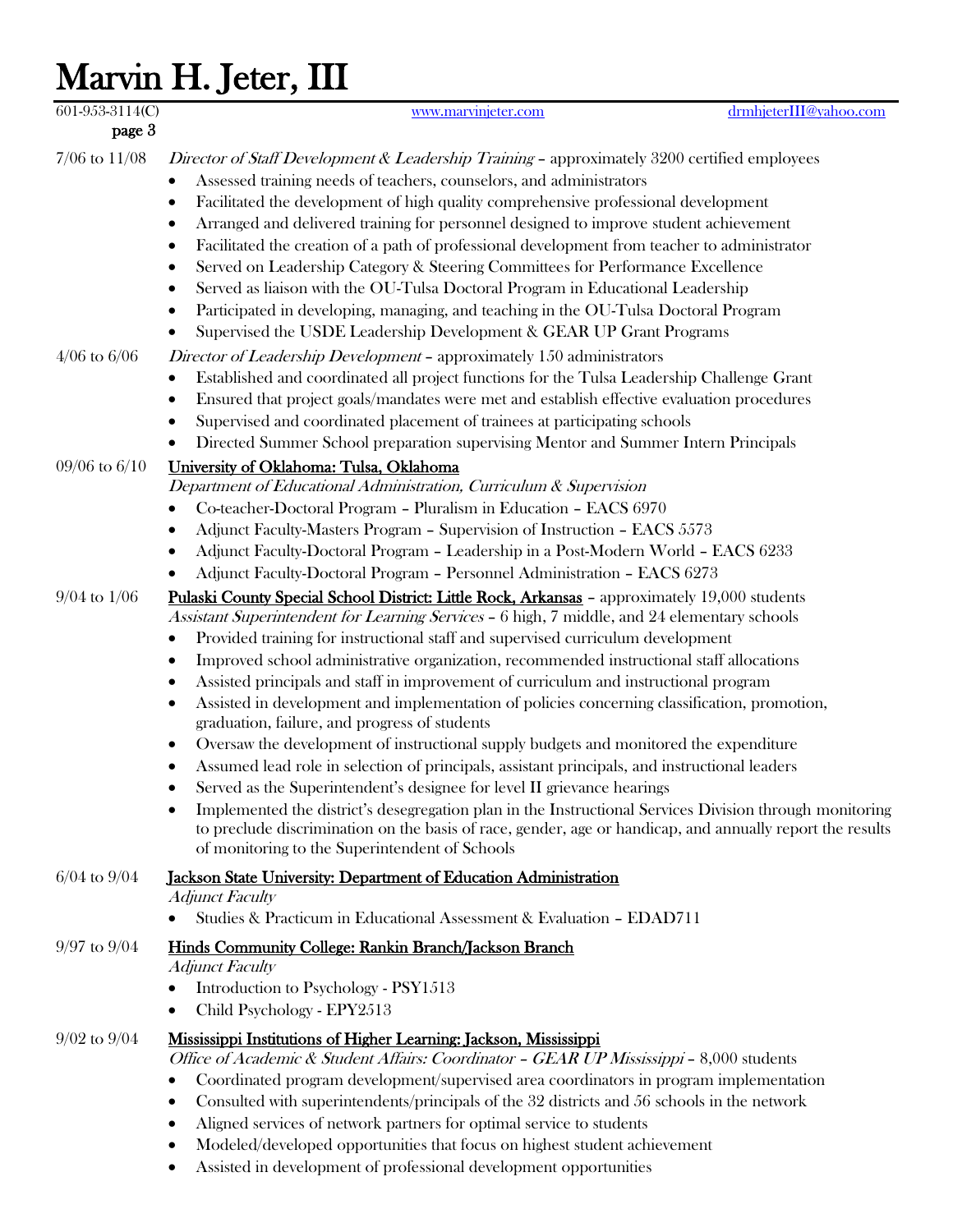### page 4

- Collaborated with staff to facilitate summer enrichment programs
- Assisted with data collection/analysis of stakeholders' input for improvement
- Assessed training needs of teachers, counselors, and administrators
- Designed district programs to support the achievement of all students
- Provided training for staff in program development and implementation
- Arranged opportunities for teachers to participate in site planning
- Recommended support services aligned with site SIPlans, district visions, and NCLB
- Supported an environment conducive to educational growth
- Facilitated evaluation of program and student progress
- Assisted with selection/purchase/distribution of equipment, supplies, and resources
- Participated in recruitment and marketing of GEAR UP MS program

## 01 to 02 Forest Municipal School District: Forest, Mississippi - approximately 1,500 students

- Forest High School Principal approximately 400 students
- Selected, recommended, and evaluated building personnel in responsibilities
- Facilitated development/implementation of discipline procedures
- Communicated school mission to staff, students, parents, and community
- Ensured parental and community involvement in school improvement
- Trained staff and advocated use of best practices and resource materials for curriculum and instruction

### 99 to 01 **Madison County School District: Flora, Mississippi** – approximately 8,500 students

- Velma Jackson Magnet High School Director of Curriculum & Instruction 400 students
- Coordinated overall magnet program development and implementation
- Trained staff, obtained resources, and advocated use of best practices for instruction
- Modeled/developed opportunities that focus on highest student achievement
- Aligned curriculum with Mississippi Frameworks and Intent of MASP Grant
- Assisted with data collection/analysis of stakeholders' input for improvement
- Held regular observations with teachers to guide program development
- Supported an environment conducive to educational growth
- Assisted with selection, purchase and distribution of appropriate equipment, supplies, and resources
- Facilitated writing and editing of a curriculum guide for the program
- Evaluated and reviewed performance of eco-specialists and teachers
- Participated in recruitment and marketing of magnet school program
- Served as Academy Director and site liaison for local National Academy Foundation
- Chaired the Advisory Board for the Velma Jackson Academy Program

### 98 to 99 Mississippi State Hospital: Whitfield, Mississippi

Lakeside School Principal/Supervisor

- Coordinated educational services and supervised staff at Lakeside School grades K-12
- Insured appropriate assessment and placement of students according to state and federal regulations and the Oak Circle Center Program Manual
- Developed and implemented policies and procedures for school
- Submitted budget requisitions and monitored budget allocations
- Participated in hospital and departmental special projects committees
- Compiled/submitted quarterly reports according to hospital goals and objectives
- Monitored and recommended improvement measures for QA reports
- Maintained personnel files documenting licensure/TMAB/CPR certification/annual physicals
- Participated in Clinical Management Team and Treatment Teams
- Supported teachers in adapting instructional methods to accommodate individual student learning styles and varied academic performance levels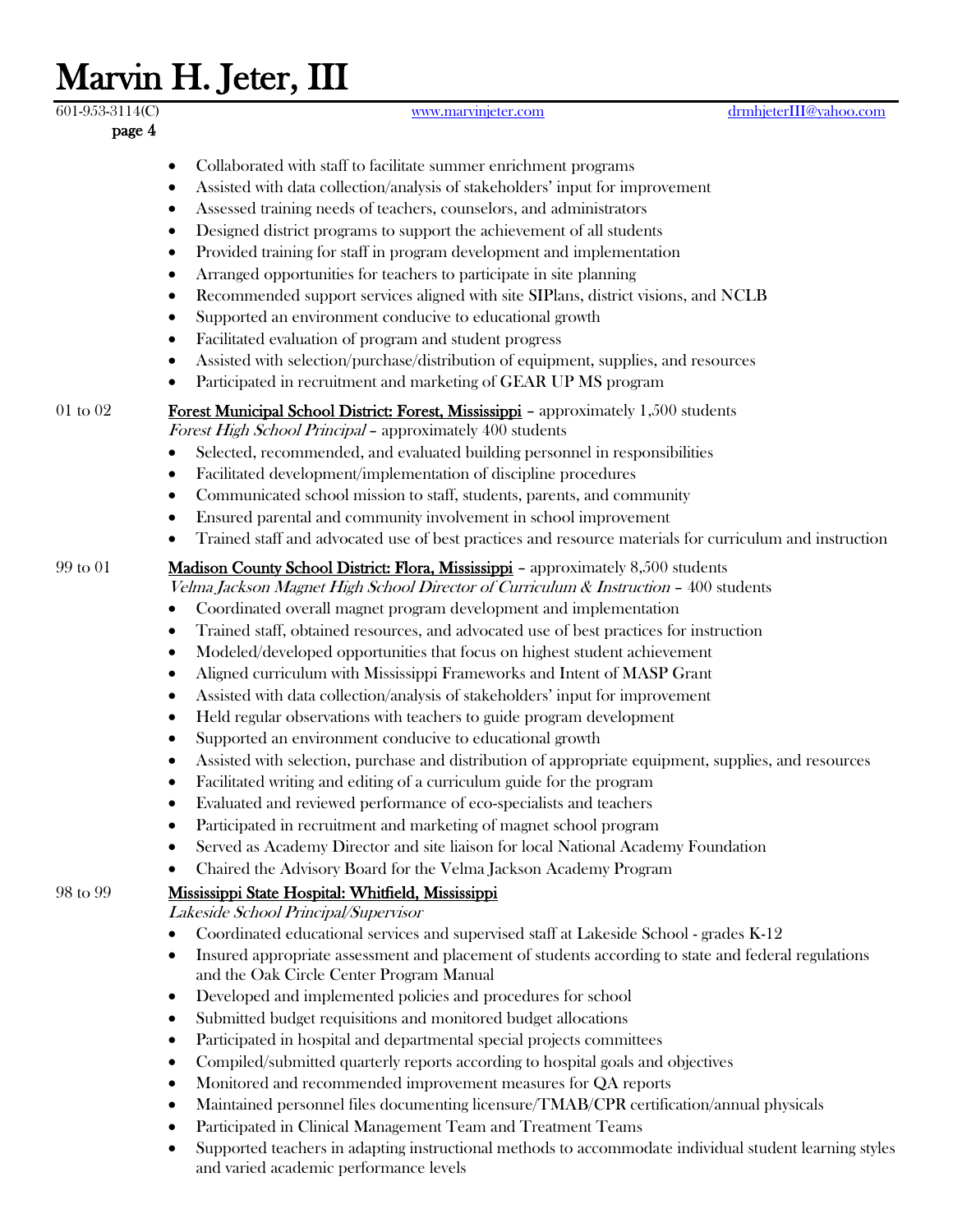page 5

| 97 to 98         | Hudspeth Regional Center: Whitfield, Mississippi                                                                                                                                           |
|------------------|--------------------------------------------------------------------------------------------------------------------------------------------------------------------------------------------|
|                  | Associate Psychologist                                                                                                                                                                     |
|                  | Served as liaison to schools for students mainstreamed in public schools                                                                                                                   |
|                  | Supervised implementation of behavior support plans and undergraduate student interns                                                                                                      |
|                  | Participated in habilitation team process on a weekly basis for severe and profound functioning<br>٠<br>mentally retarded males with dual diagnoses                                        |
|                  | Wrote evaluations and behavior support plans based on data analysis and research<br>٠                                                                                                      |
|                  | Conducted data collection for clients as well as participated in monthly Psychiatric Consults<br>٠                                                                                         |
|                  | Provided training in Psychology topics for Direct Care Workers and new employees<br>٠                                                                                                      |
| 95 to 96         | <b>USM School Psychology Clinic: Hattiesburg, Mississippi</b>                                                                                                                              |
|                  | <b>Student Psychologist</b>                                                                                                                                                                |
|                  | Served as consultant to area public schools for grades K-12                                                                                                                                |
|                  | Designed and supervised interventions for children with behavioral challenges<br>٠                                                                                                         |
|                  | Conducted staff development presentations on classroom management, discipline techniques, and<br>٠<br>individualized learning styles                                                       |
|                  | Counseled parents regarding appropriate familial support<br>٠                                                                                                                              |
|                  | Conducted data collection for interventions                                                                                                                                                |
| 93 to 94         | Jackson Public Schools: Jackson, Mississippi                                                                                                                                               |
|                  | Elementary Alternative Classroom Instructor                                                                                                                                                |
|                  | Supervised instruction K-5 while implementing social skills training and application                                                                                                       |
|                  | Counseled parents on listening and understanding while teaching skills, modeling behavior, and<br>٠<br>developing contracts with children                                                  |
|                  | Advised home teachers and principals in innovative techniques for behavior management both in<br>٠<br>general and in specific situations                                                   |
|                  | Conducted staff development conceptualizing discipline based on positive action in order to establish<br>٠<br>successful behavior patterns inspired out of self-respect and responsibility |
|                  | Presented to the school board the concepts and results of the use of positive action as a proactive<br>٠                                                                                   |
|                  | approach to discipline.                                                                                                                                                                    |
| 93 to 96         | Jackson Public Schools: Jackson, Mississippi                                                                                                                                               |
|                  | Color Guard Instructor / Show Designer                                                                                                                                                     |
|                  | Developed concept for marching shows                                                                                                                                                       |
|                  | Designed and produced flags and performance equipment                                                                                                                                      |
|                  | Accompanied band as a sponsor to band camps, ballgames, and contests                                                                                                                       |
|                  | Held spring training and tryouts for auxiliary units                                                                                                                                       |
| 92 to 93         | Jackson Public Schools: Jackson, Mississippi<br>Substitute Instructor                                                                                                                      |
| 86 to 92         | Foursides Picture Frame Shop: Jackson, Mississippi<br>Owner/Manager                                                                                                                        |
| Summer, '84      | Mississippi Education Television: Jackson, Mississippi<br>Intern / Production Assistant - Library Skills Show                                                                              |
| $9/83$ to $2004$ | Independent Tutoring: Jackson/Hattiesburg, Mississippi                                                                                                                                     |

Computer, Chemistry, Biology, English and Math Tutor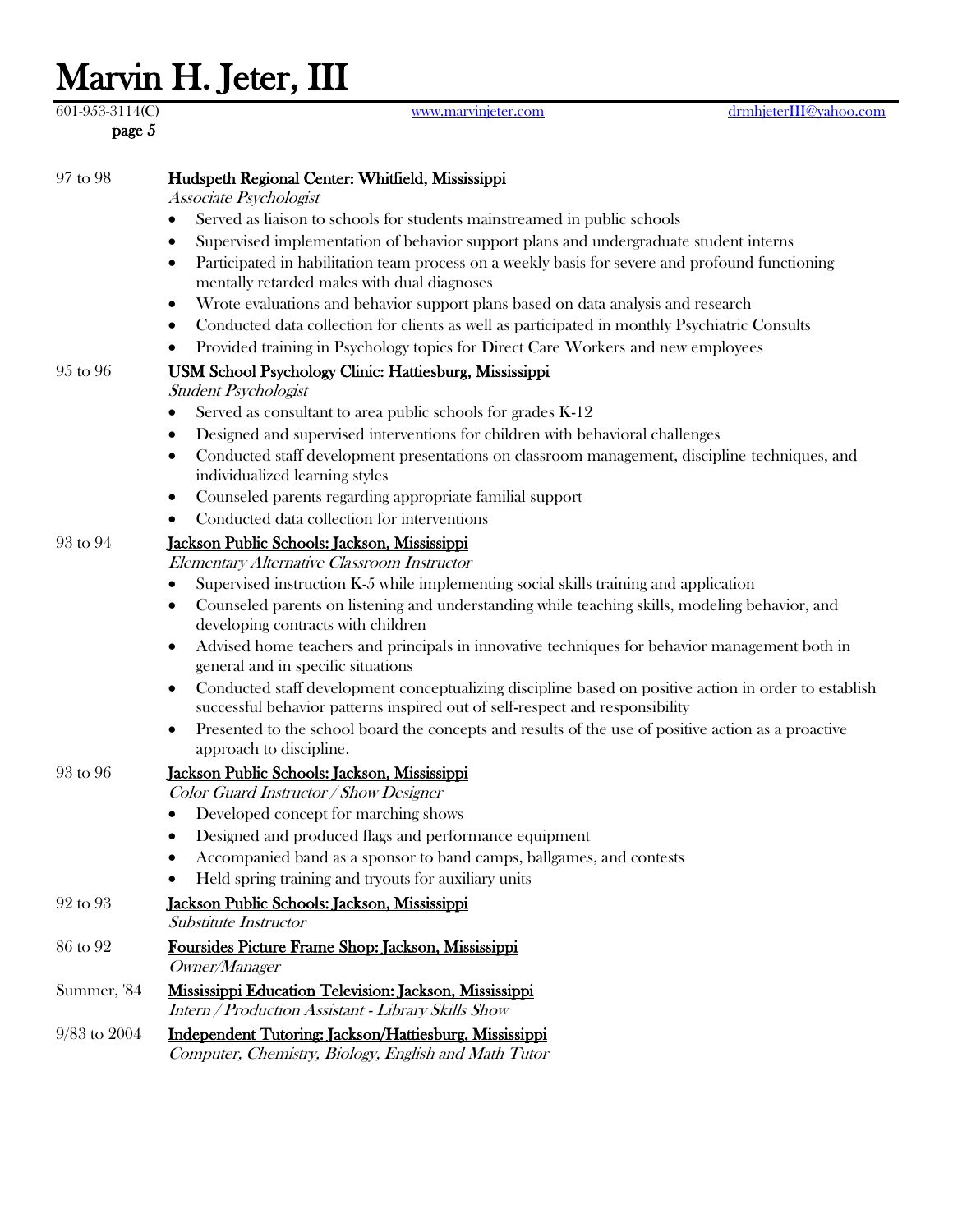page 6

601-953-3114(C) [www.marvinjeter.com](http://www.marvinjeter.com/) [drmhjeterIII@yahoo.com](mailto:drmhjeterIII@yahoo.com)

PRESENTATIONS BEYOND JOB RESPONSIBILITIES: Jackson State University Graduate School – Jackson, Mississippi – 2/22/2011 Lessons Learned at the Level of the Superintendency Big Picture Learning National Conference – Providence, Rhode Island '10 Students Getting to Know Self: "It's Hard to See the Picture When You're Inside the Frame" National Conference on Learner-Centered Teaching – Langston University, Tulsa, Oklahoma A Comprehensive Plan for Diversifying Alternative Programs to Meet the Needs of All Children Behavioral Institute for Children and Adolescents: Nashville, Indiana '10 A Comprehensive Plan for Diversifying Alternative Programs to Meet the Needs of All Children National Alternative Education Association: San Antonio, Texas '10 A Comprehensive Plan for Diversifying Alternative Programs to Meet the Needs of All Children Dual Enrollment Programming – Motivation to Graduate Behavioral Institute for Children and Adolescents: Minneapolis, Minnesota '09 A Comprehensive Plan for Diversifying Alternative Programs to Meet the Needs of All Children National Association for Concurrent Enrollment: Memphis, Tennessee '09 Dual Enrollment Programming – Motivation to Graduate Southern Regional Minority Leadership Conference: Biloxi, Mississippi '03 & '04 No Excuses: Closing the Achievement Gap International Reading Conference: Biloxi, Mississippi '03 & '04 Coordinator: Literary Artists' Exhibit and Reception Southeastern Regional GEAR UP Conference: New Orleans, Louisiana – '03 Member - Planning Committee Manager – Vendors & Exhibition Hall Facilitator – District Implementations & No Child Left Behind Plenary Session SREB Annual Conference: Nashville, Tennessee '03 & Atlanta, Georgia '04 Facilitator: What Principals & Teachers Need to Know in Teaching Minorities Mississippi Department of Education: Jackson, Mississippi Guidelines for Writing Behavior Support Plans (8 sessions) Madison County Schools: Madison, Mississippi Discipline: To Teach Madison County Schools: Madison, Mississippi Peace-building Methods of Classroom Management (2 sessions) Grant-writing for the Classroom Teacher (2 sessions) Hattiesburg Public Schools: Hattiesburg, Mississippi Social Skills Instruction - Staff Development Mississippi Early Childhood Association: Alternative Plans of Discipline - State Convention Mississippi Council of Teachers of Mathematics Statistical Development at Elementary Level Music / Art to Supplement Math Instruction Cooking to Supplement Math Instruction National Association of School Psychologists Poster: Home-School Note Intervention Mississippi Association of School Psychologists Social Skills Instruction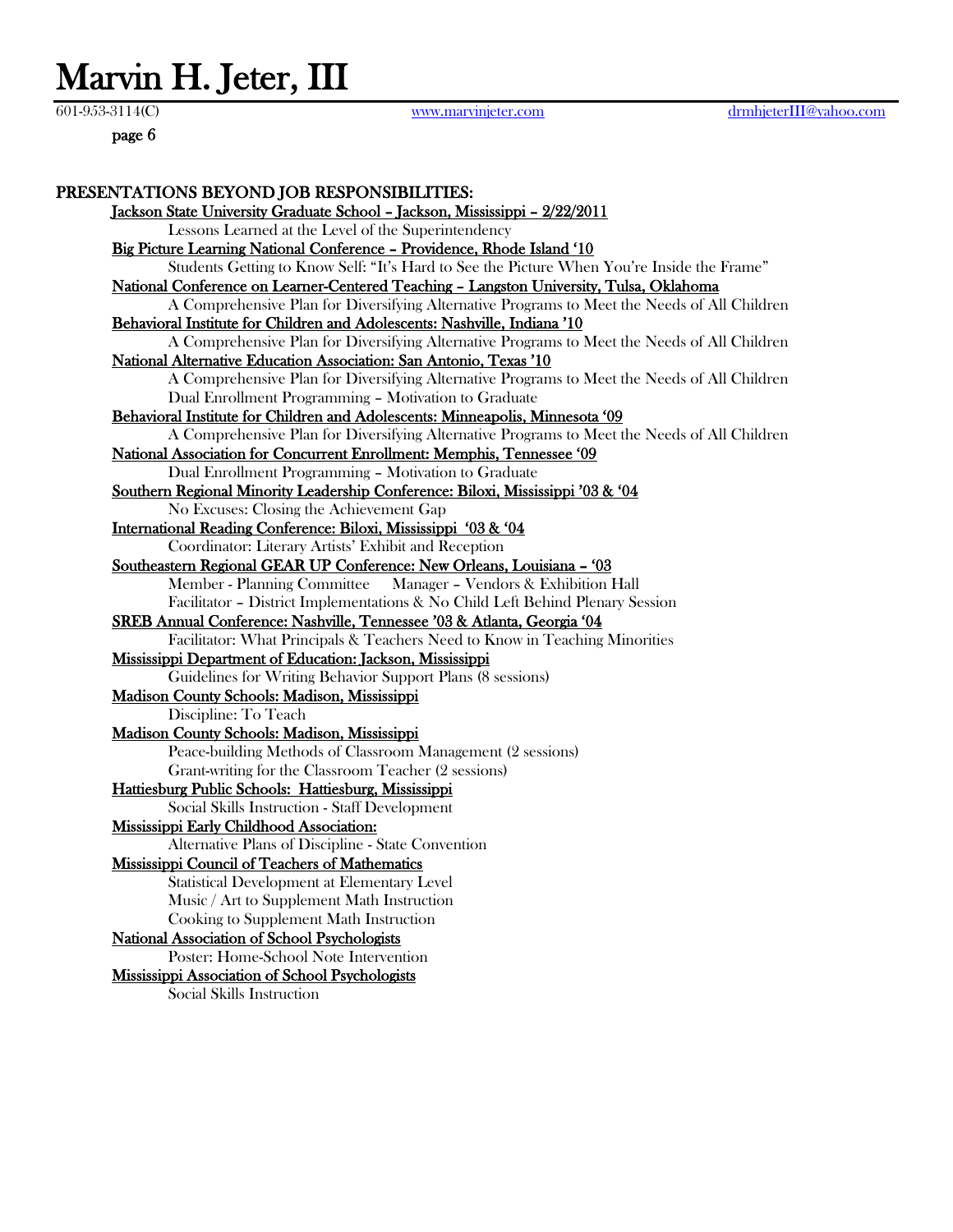page 7

#### ADDITIONAL TRAINING:

#### Mississippi Association of Middle Level Education Annual Conference: 03/2015 Vicksburg, Mississippi Franklin Covey The Leader in Me Symposium: 02/2015 Athens, Alabama; 03/2015 Bowling Green, Kentucky 7 Habits Signature Training: 01-02/2015 Port Gibson, Mississippi Launching Leadership: 02/2015 Port Gibson, Mississippi Association of Middle Level Education Annual Conference: 11/2014 Nashville, Tennessee Positive Behavior Interventions Support Mississippi Annual Conference: 09/2014 Jackson, Mississippi Mississippi Department of Education Office of School Recovery: 09/2014 Flippin Group–Capturing Kids Hearts; 10/2014 SIG-Data Training Administrator Evaluation Training: 09/2014 MPES/Principals; MSTAR/Teachers; SIG-MS SOARS Big Picture Learning Big Bang Conferences: 08/2009, 08/2010 Providence, Rhode Island Directors' Conferences: 04/2009 Providence, Rhode Island; 04/2010 Nashville, Tennessee Middle College National Consortium Winter Leadership Conference: 02/2010 Redondo Beach, California National Alternative Education Association Annual Conference 01/2009; 01/2010: San Antonio, Texas Oklahoma Quality Award Examiner's Annual Training: 07/2007; 07/2009 Oklahoma City, Oklahoma Leading Equity and Diversity in Education Annual Conference: 04/2009 Las Vegas, Nevada Association for Supervision and Curriculum Development School Improvement Symposium: 02/2009 Alexandria, Virginia National Staff Development Council Annual Professional Development Conference: 12/2007 Dallas, Texas; 12/2008 Washington, D.C. Scientific Learning Leadership Summit: 09/2008 Destin, Florida Southern Regional Education Board – Annual Leadership Training How to Mentor in a Rigorous, Standards-Based Internship Trainer 7/2006 Orlando, Florida National Center on Education and the Economy Annual Professional Development: 1/2003 Savannah, Georgia; 1/2004; 1/2006 Los Angeles, CA GEAR UP Training Grant Management Conference: 2/2004 Las Vegas, Nevada Compass Learning Leadership Summit: 11/2003 West Palm Beach, Florida US Department of Education GEAR UP Training Annual Professional Development Conference: 2/2003 Phoenix, Arizona; 7/2003 Washington, D.C. Center for Leadership in School Reform – Phil Schlecty Administrator Training Conference: 7/2002 Naples. Florida Success for All School Reform Training Annual New Leaders' Conference: 7/2001 San Antonio, Texas Association for Supervision and Curriculum Development National Conference: 3/2000 New Orleans. Louisiana Responsibility Training Based in Glasser's Theories Pinnacle Institutes: 3/2000 Jackson, Mississippi National Academy Foundation Annual Staff Development Institute: 7/1999 Anaheim, California Director's Annual Training Conference: 11/1999 Cleveland Ohio School Executive Management Institute: OSL I & II